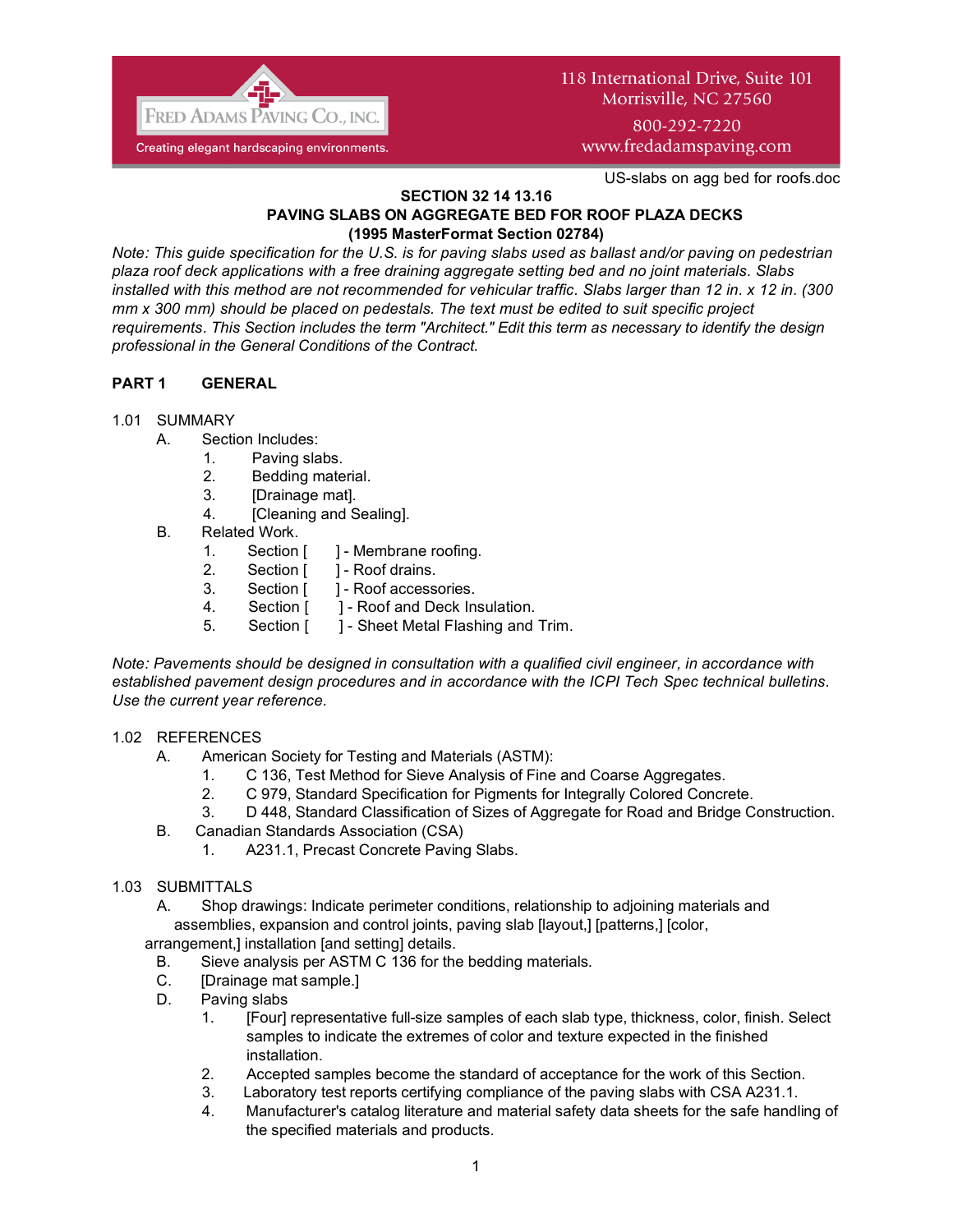

800-292-7220 www.fredadamspaving.com

US-slabs on agg bed for roofs.doc

## 1.04 QUALITY ASSURANCE

- A. Paving Subcontractor Qualifications:
	- 1. Utilize an installer having successfully completed concrete paving slab installation similar in design, material, and extent indicated on this project.
	- 2. Utilize an installer holding a current certificate from the Interlocking Concrete Pavement Institute Concrete Paver Installer Certification program.
- B. Regulatory Requirements and Approvals: [Specify applicable licensing, bonding or other requirements of regulatory agencies.].
- C. Mock-Ups:
	- 1. Install a  $7$  ft  $\times$  7 ft  $(2 \times 2 \text{ m})$  slab area.
		- 2. Use this area to determine surcharge of the bedding layer, joint sizes, lines, laying pattern(s), color(s), and texture of the job.
		- 3. This area will be used as the standard by which the work will be judged.
		- 4. Subject to acceptance by owner, mock-up may be retained as part of finished work.
		- 5. If mock-up is not retained, remove and properly dispose of mock-up.

#### 1.05 DELIVERY, STORAGE & HANDLING

- A. General: Comply with Division 1 Product Requirement Section.
- B. Comply with manufacturer's ordering instructions and lead-time requirements to avoid construction delays.
- C. Delivery: Deliver materials in manufacturer's original, unopened, undamaged containers packaging with identification labels intact.
	- 1. Coordinate delivery and paving schedule to minimize interference with normal use of buildings adjacent to paving.
	- 2. Deliver concrete paving slabs to the site in steel banded, plastic banded or plastic wrapped packaging capable of transfer by forklift or clamp lift.
	- 3. Unload slabs at job site in such a manner that no damage occurs to the product.
- D. Storage and Protection: Store materials protected such that they are kept free from mud, dirt, and other foreign materials. [Store concrete paving slab cleaners and sealers per manufacturer's instructions.]
	- 1. Cover bedding sand and joint sand with waterproof covering if needed to prevent exposure to rainfall or removal by wind. Secure the covering in place.

## 1.06 PROJECT/SITE CONDITIONS

- A. Environmental Requirements:
	- 1. Do not install aggregate bedding materials or slabs during heavy rain or snowfall.
	- 2. Do not install frozen aggregate.
	- 3. Do not install concrete slabs on frozen or saturated aggregate bedding materials.
- 1.07 MAINTENANCE
	- A. Extra Materials: Provide [Specify area] [Specify percentage.] additional material for use by owner for maintenance and repair.
	- B. Slabs shall be from the same production run as installed materials.

#### **PART 2 PRODUCTS**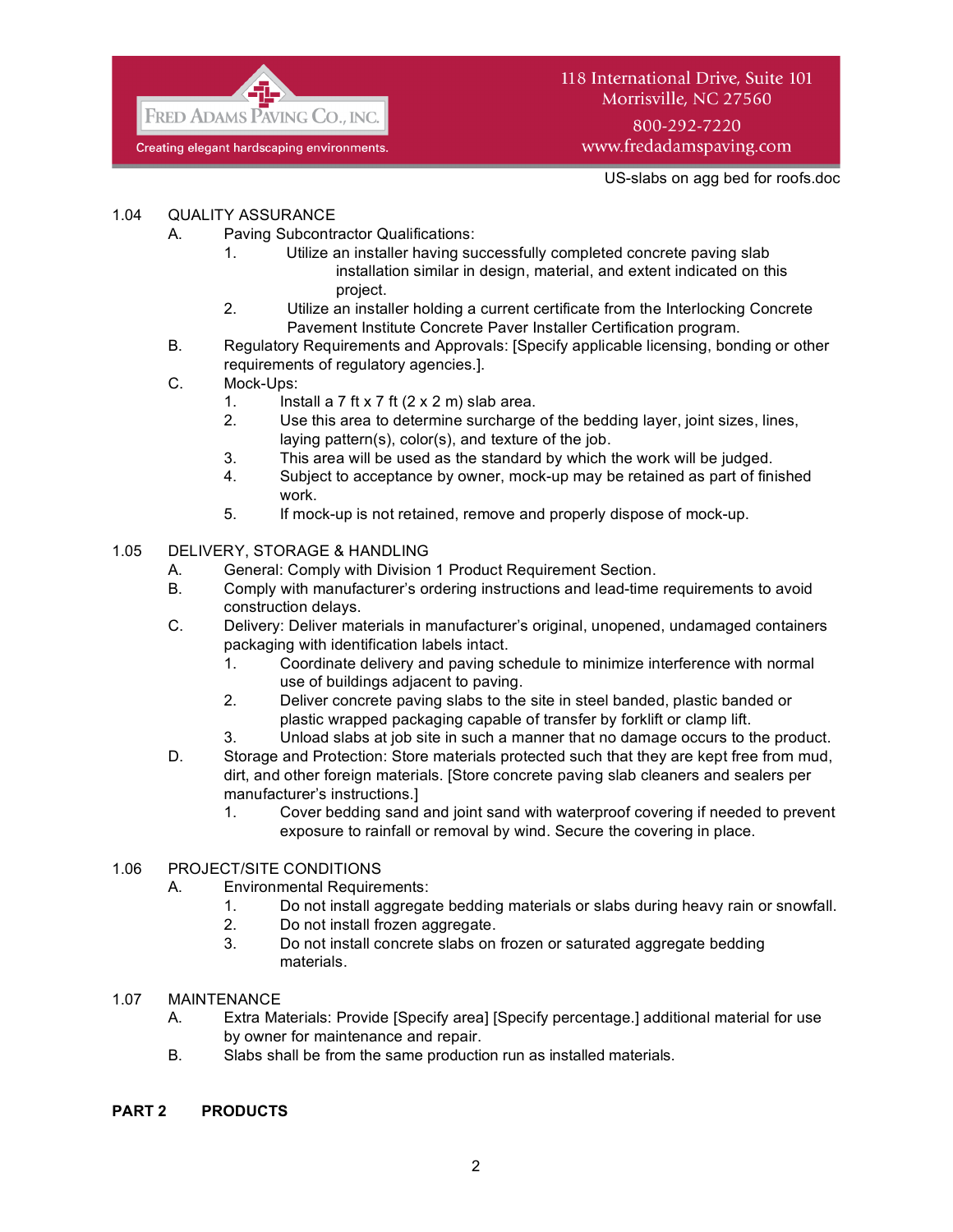

118 International Drive, Suite 101 Morrisville, NC 27560 800-292-7220

www.fredadamspaving.com

US-slabs on agg bed for roofs.doc

- 2.01 CONCRETE PAVING SLABS
	- A. Manufacturer: [Specify ICPI member manufacturer name.].
		- 1. Contact: [Specify ICPI member manufacturer contact information.].
	- B. Concrete paving slabs:
		- 1. Slab type: [Specify name of product group, family, series, etc.].
			- a. Material Standard: Comply with material standards in CSA A231.1: 650 psi (4.5 MPa) average flexural strength. Freeze-thaw scaling testing requirements shall be waived for applications not exposed to freezing conditions.
			- b. Color [and finish]: [Specify color.] [Specify finish].
			- d. Size: [Specify.] inches [({Specify.}mm)] x [Specify.] inches  $[(\text{Specify.}\}m\text{m})] \times [\text{Specify.}]$  inches  $[(\text{Specify.}\}m\text{m})]$  thick.
			- e. Manufactured in a plant where paving products are certified by ICPI as having passed manufacturer designated [ASTM] [CSA] requirements in this specification.
- 2.02 PRODUCT SUBSTITUTIONS
	- A. Substitutions: No substitutions permitted.
- 2.03 BEDDING MATERIAL
	- A. Bedding material
		- a. Clean, non-plastic, washed and free from deleterious or foreign matter, manufactured from crushed rock. Do not use gravel.
		- b. Conforming to the grading requirements for ASTM No. 89 per ASTM D 448 and as noted in Table 1 below. Sieve according to ASTM C 136.

Table 1

ASTM No. 89 Grading Requirements for Bedding Material

Sieve Size Percent Passing 1/2 in. (12.5 mm) 100 3/8 in. (9.5 mm) 90 to 100 No. 4 (4.75 mm) 20 to 55 No. 8 (2.36 mm) 5 to 30 No. 16 (1.18 mm) 0 to 10 No. 50 (0.300 mm) 0 to 5

2.03 GEOTEXTILE

A. [ ] or approved substitute.

*Note: Drainage mat is optional. Edit as required.*

2.04 DRAINAGE MAT

A. [ \_\_\_\_\_\_\_] or approved substitute.

## **PART 3 EXECUTION**

*Note: The elevations and surface tolerance of the roof deck determine the final surface elevations of concrete paving slabs. The paving slab installation contractor cannot correct deficiencies in elevations of the base surface with additional bedding sand or by other means. Therefore, the surface elevations of the base should be checked and accepted by the General Contractor or designated party, with written certification to the paving subcontractor, prior to placing bedding materials.*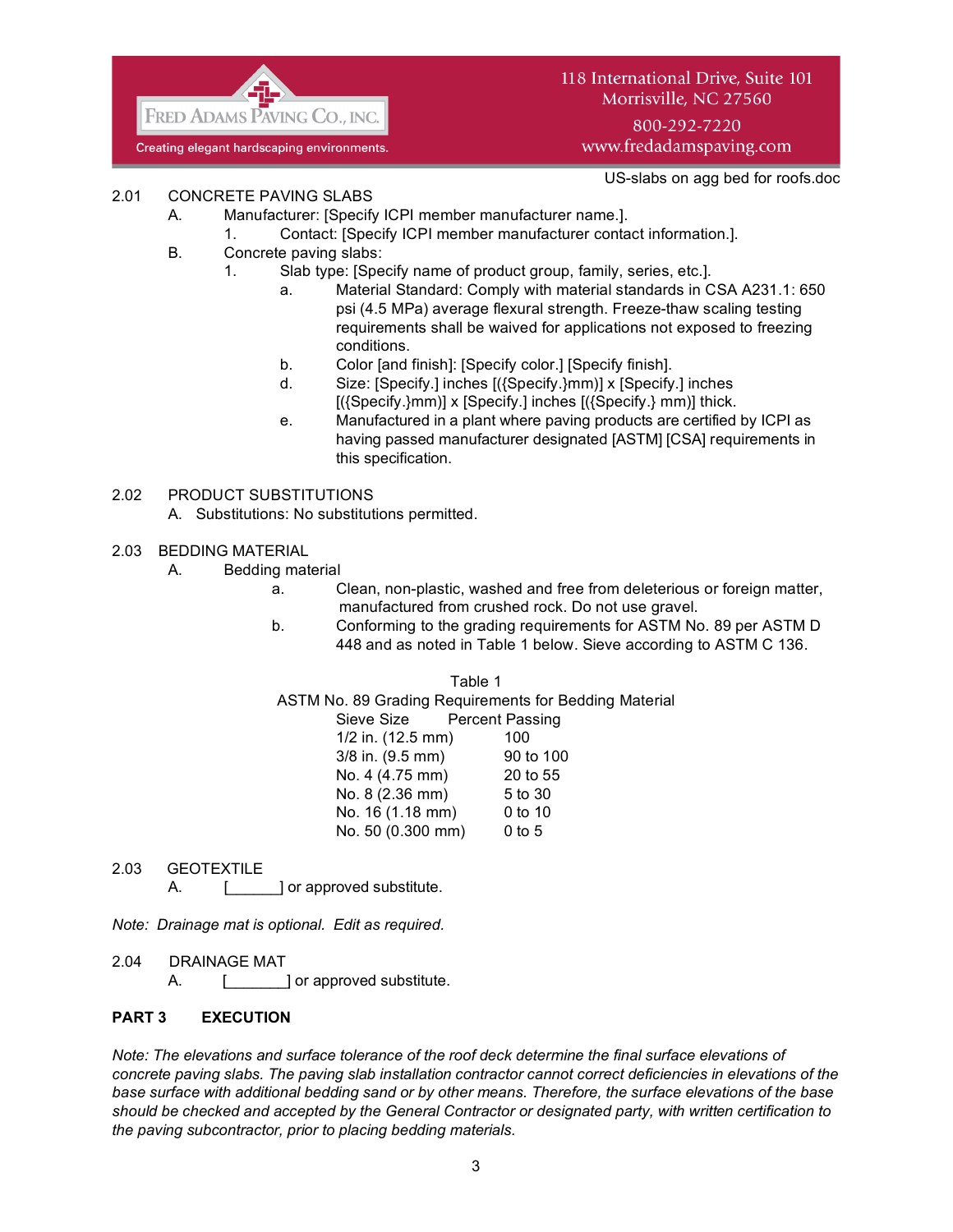

# 118 International Drive, Suite 101 Morrisville, NC 27560

800-292-7220 www.fredadamspaving.com

US-slabs on agg bed for roofs.doc

#### 3.01 EXAMINATION

- A. Acceptance of Site Verification of Conditions:
	- 1. General Contractor shall inspect, accept and certify in writing to the slab installation subcontractor that roof conditions meet specifications for the following items prior to installation of concrete paving slabs.
		- a. Verify that geotextiles, if applicable, have been placed according to drawings and specifications.
		- b. Verify that roof deck materials, thickness, surface tolerances and elevations conform to specified requirements.
		- c. Provide written test results for roof deck materials to the Owner, General Contractor and paving slab installation subcontractor.
		- d. Verify location, type, and elevations of edge restraints, drains, drain holes, and inlets.
	- 2. Do not proceed with installation of bedding materials until roof conditions are corrected by the General Contractor or designated subcontractor.

#### 3.02 PREPARATION

- A. Verify that all surfaces, membrane(s), protection board, insulation, drains, are free from dirt, oil, grease or any deleterious substances and debris which may prevent installation, drainage, and stability of the paving slab installation.
- B. Verify that roof has a minimum of 2% slope to drains.
- C. Do not begin paving work until such conditions have been corrected [to the Architect's satisfaction] and are ready to receive geotextile, [drainage mat,] bedding materials and paving slabs.

#### 3.03 INSTALLATION

*Note: Use the following paragraphs include drainage mat. Edit as required.*

- A. Spread, join, and trim drainage mat according to manufacturer's recommendations.
- B. Spread geotextile and turn up at sides of installation against parapets and protrusions in the roof. Overlap geotextile and drainage mat downslope a minimum of 12 in. (30 cm) [as indicated on the drawings].
- C. Spread and screed bedding material a minimum of 1 in. (25 mm thick. Do not disturb.
- D. Compact bedding material without damaging the [drainage mat,] geotextile or waterproof membrane. Maintain an even surface.
- E. Install paving slabs on compacted bedding material in the locations, [layout and pattern] indicated on the drawings. Maintain consistent joint widths of [1/8 in. (3 mm)].
- F. Fit slabs tightly against parapets, walls, and protrusions in the roof. Cut paving slabs with a masonry saw to fit in these areas. Cut slabs without damage to exposed faces and edges. Cut units should be no smaller than [1/2] of a whole slab.
- G. Remove excess sand from surface.
- 3.04 FIELD QUALITY CONTROL
	- A. Check final surface elevations for conformance to drawings.
	- B. Lippage: Maximum 1/16 in. (1.5 mm) height variation between adjacent paving slabs.

*Note: Cleaning and sealing may be required for some applications. See ICPI Tech Spec 5, Cleaning and* Sealing Interlocking Concrete Pavements *for guidance on when to clean and seal the slab surfaces. Delete article below if cleaners and sealers are not applied.*